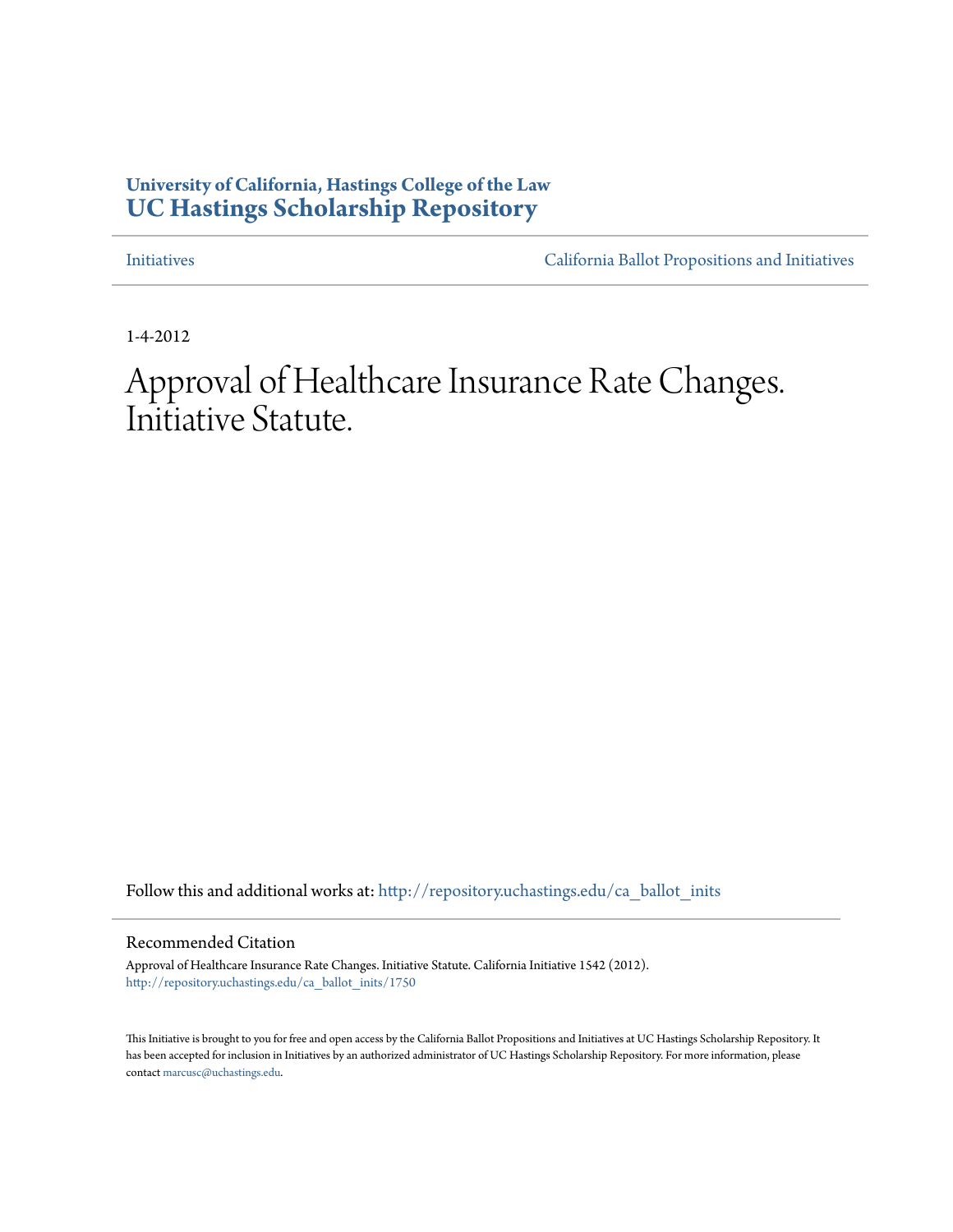

**DEBRA BOWEN** | SECRETARY OF STATE STATE OF CALIFORNIA | ELECTIONS **1500 11th Street, sth Floor ISacramento, CA 9S814jTe1 (916) 6S7-2166 IFax (916) 653-3214 lwww.sos.ca.gov** 

June 15, 2012

County Clerk/Registrar of Voters (CC/ROV) Memorandum #12194

TO: All County Clerks/Registrars of Voters and Proponent

| FROM: |                            |  |
|-------|----------------------------|--|
|       | Katherine Montgomery       |  |
|       | Initiative Program Manager |  |

RE: Initiative: Failure of #1542, Related to Healthcare

Pursuant to Elections Code section 9030(b), you are hereby notified that the total number of signatures for the hereinafter named initiative statute filed with ali county elections officials is less than 100 percent of the number of qualified voters required to find the petition sufficient; therefore, the petition has **failed.** 

TITLE: APPROVAL OF HEALTHCARE INSURANCE RATE CHANGES. INITIATIVE STATUTE.

SUMMARY DATE: January 4, 2012

PROPONENT: Jamie Court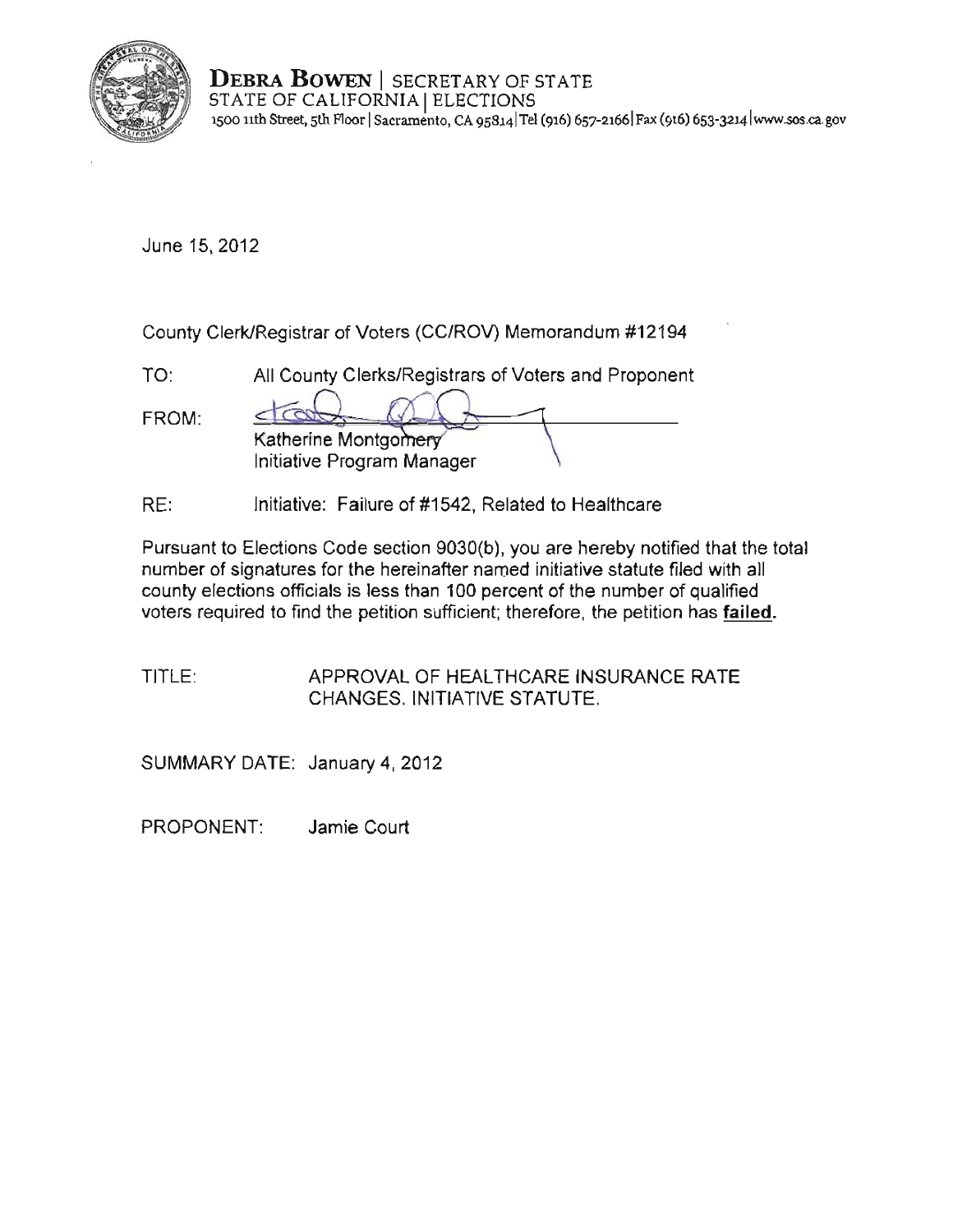

**DEBRA BOWEN** I SECRETARY OF STATE STATE OF CALIFORNIA | ELECTIONS **1500 nth Street, sth Aoor ISacramento, CA 9s8141Tcl (916) 657-21661Fax (916) 653-3214 lwww.sos.ca.gov** 

January 4, 2012

County Clerk/Registrar of Voters (CC/ROV) Memorandum #12005

TO: All County Clerks/Registrars of Voters and Proponent

FROM: Katherine Montgomery Initiative Program Manager

RE: Initiative: 1542, Related to Heallhcare

Pursuant to Elections Code section 9004 (c), we transmit herewith a copy of the Title and Summary prepared by the Attorney General on a proposed initiative measure entitled:

## **APPROVAL OF HEALTHCARE INSURANCE RATE** CHANGES. INITIATIVE **STATUTE.**

The proponent of the above-named measure is:

Jamie Court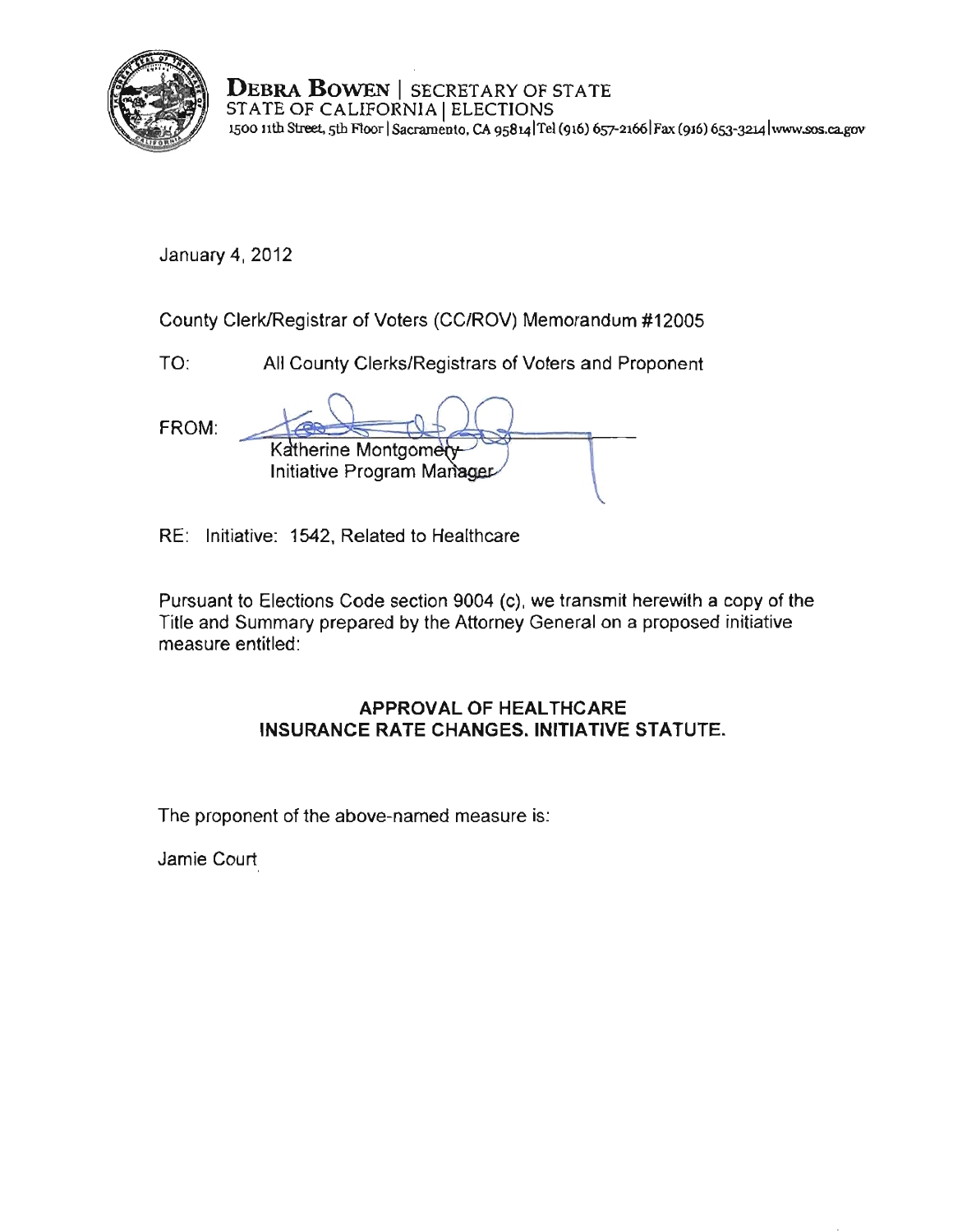## **#1542**

## **APPROVAL OF HEALTHCARE INSURANCE RATE CHANGES. INITIATIVE STATUTE.**

## **CIRCULATING AND FILING SCHEDULE**

| 1. | California Constitution, Article II, Section 8(b) |                                                                                                                                                                                                                                                                                                                   |
|----|---------------------------------------------------|-------------------------------------------------------------------------------------------------------------------------------------------------------------------------------------------------------------------------------------------------------------------------------------------------------------------|
| 2. |                                                   |                                                                                                                                                                                                                                                                                                                   |
| 3. | <b>Petitions Sections:</b>                        |                                                                                                                                                                                                                                                                                                                   |
|    |                                                   | a. First day Proponent can circulate Sections for                                                                                                                                                                                                                                                                 |
|    |                                                   | b. Last day Proponent can circulate and file with the county.<br>All sections are to be filed at the same time within each<br>county. (Elections Codes §§ 9014, 9030(a))Monday, 06/04/12*                                                                                                                         |
|    |                                                   | c. Last day for county to determine total number of<br>signatures affixed to petitions and to transmit total<br>to the Secretary of State (Elections Code § 9030(b))Thursday, 06/14/12                                                                                                                            |
|    |                                                   | (If the Proponent files the petition with the county on a date prior to<br>06/04/12, the county has eight working days from the filing of the petition<br>to determine the total number of signatures affixed to the petition and to<br>transmit the total to the Secretary of State) (Elections Code § 9030(b).) |
|    |                                                   | d. Secretary of State determines whether the total number<br>of signatures filed with all county clerks/registrars of<br>voters meets the minimum number of required signatures                                                                                                                                   |
|    |                                                   | e. Last day for county to determine total number of qualified<br>voters who signed the petition, and to transmit certificate<br>with a blank copy of the petition to the Secretary of State                                                                                                                       |

**<sup>\*</sup> Date adjusted for official deadline, which falls on a weekend (Elee. Code § 15).** 

**<sup>\*\*</sup> Date varies based on the date of county receipt.**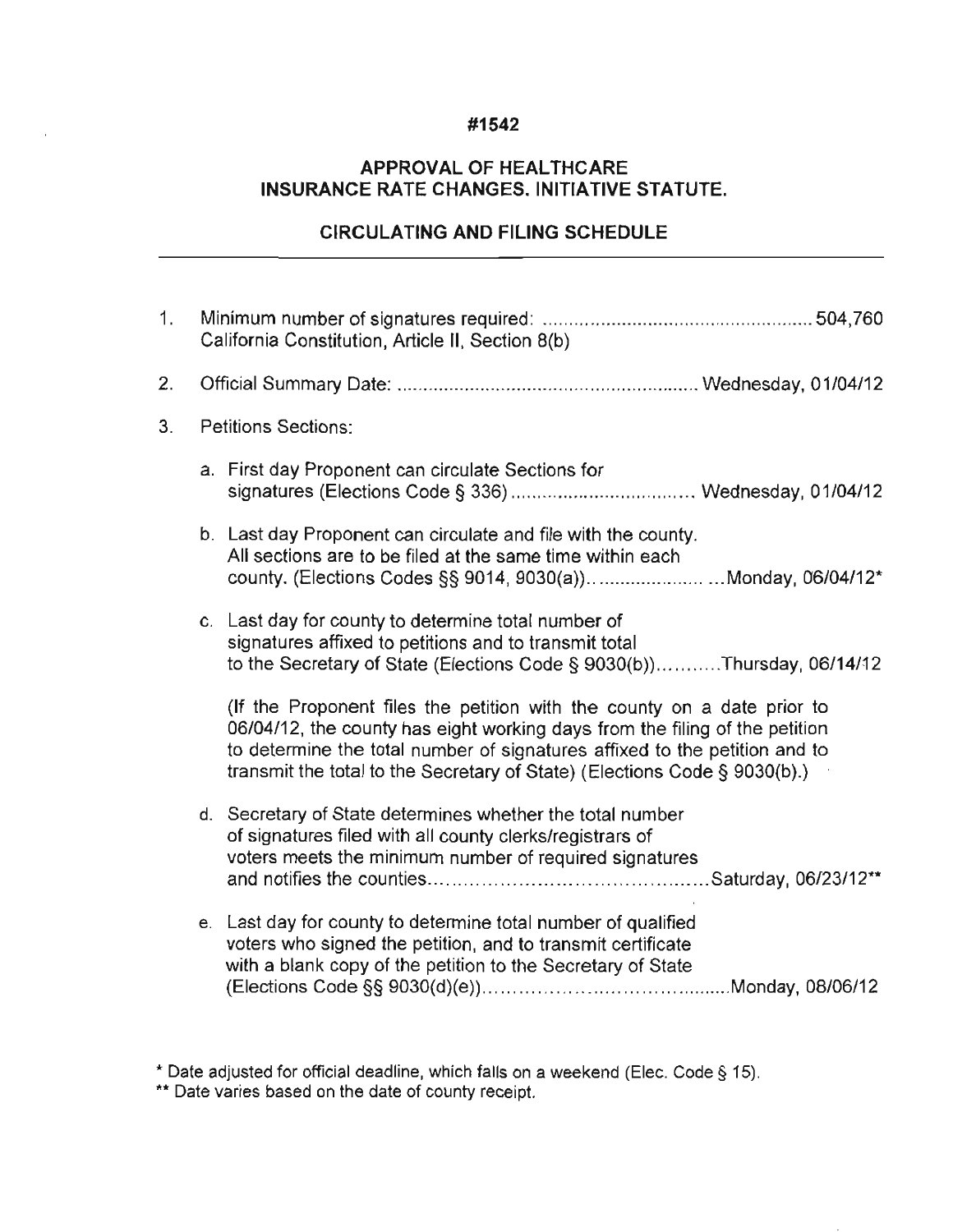(If the Secretary of State notifies the county to determine the number of qualified voters who signed the petition on a date other than 06/23/12, the last day is no later than the thirtieth working day after the county's receipt of notification). (Elections Code §§ 9030(d)(e).)

- f. If the signature count is more than 555,236 or less than 479,522 then the Secretary of State certifies the petition as qualified or failed, and notifies the counties. If the signature count is between 479,522 and 555,236 inclusive, then the Secretary of State notifies the counties using the random sampling technique to determine the validity of **all**  signatures (EC §9030(f)(g); 9031 (a)) ... ..................... Thursday, 08/16/12"
- g. Last day for county to determine actual number of all qualified voters who signed the petition, and to transmit certificate with a blank copy of the petition to the Secretary of State. (Elections Code §§ 9031 (b)(c)) ............................................. Monday, 10/01/12

(If the Secretary of State notifies the county to detenmine the number of qualified voters who have signed the petition on a date other than 08/16/12, the last day is no later than the thirtieth working day after the county's receipt of notification.) (Elections Code §§ 9031 (b)(c).)

h. Secretary of State certifies whether the petition has been signed by the number of qualified voters required to declare the petition sufficient (Elections Code §§ 9031(d), 9033)....... Friday, 10/05/12\*

**\*Date varies based on the date of county receipt.**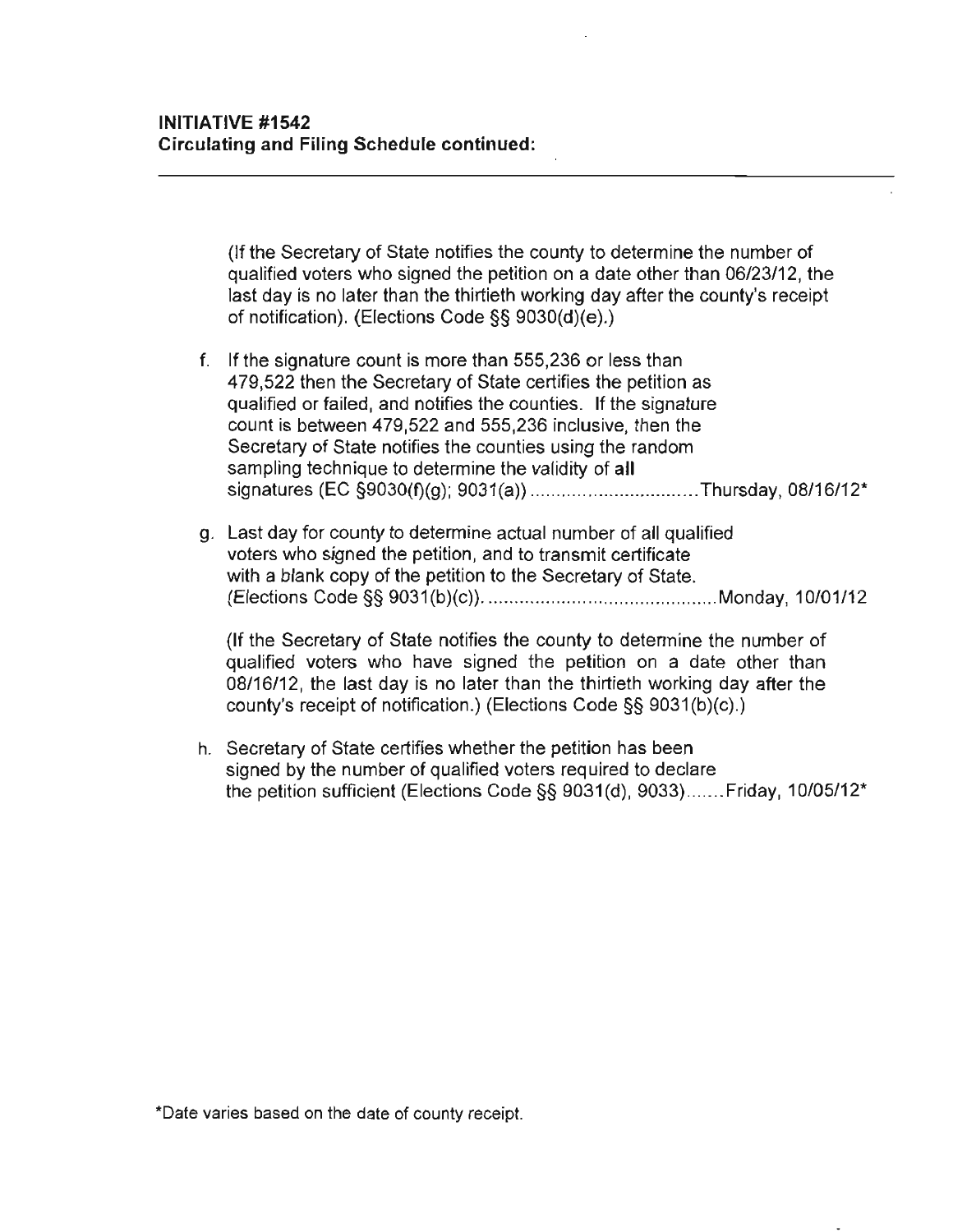- California law prohibits the use of signatures, names and addresses gathered on initiative petitions for any purpose other than to qualify the initiative measure for the ballot. This means that the petitions cannot be used to create or add to mailing lists or similar lists for any purpose, including fundraising or requests for support. Any such misuses constitutes a crime under California law. Elections Code § 18650; Bifotsky v. Deukmejian (1981) 124 Cal.App.3d 825, 177 Cal.Rptr. 621; 63 Ops.CaI.Atty.Gen. 37 (1980).
- Please refer to Elections Code  $\S$ § 100, 101, 104, 9008, 9009, 9013, 9021, and 9022 for appropriate format and type consideration in printing, typing and otherwise preparing your initiative petition for circulation and signatures. Please send a copy of the petition after you have it printed. This copy is not for our review or approval, but to supplement our file.
- **Your attention is directed to the campaign disclosure requirements of the**  Political Reform Act of 1974, Government Code section 81000 et seq.
- When writing or calling state or county elections officials, provide the official title of the initiative which was prepared by the Attorney General. Use of this title will assist elections officials in referencing the proper file.
- When a petition is presented to the county elections official for filing by someone other than the proponent, the required authorization shall include the name or names of the persons filing the petition.
- When filing the petition with the county elections official, please provide a blank petition for elections official use.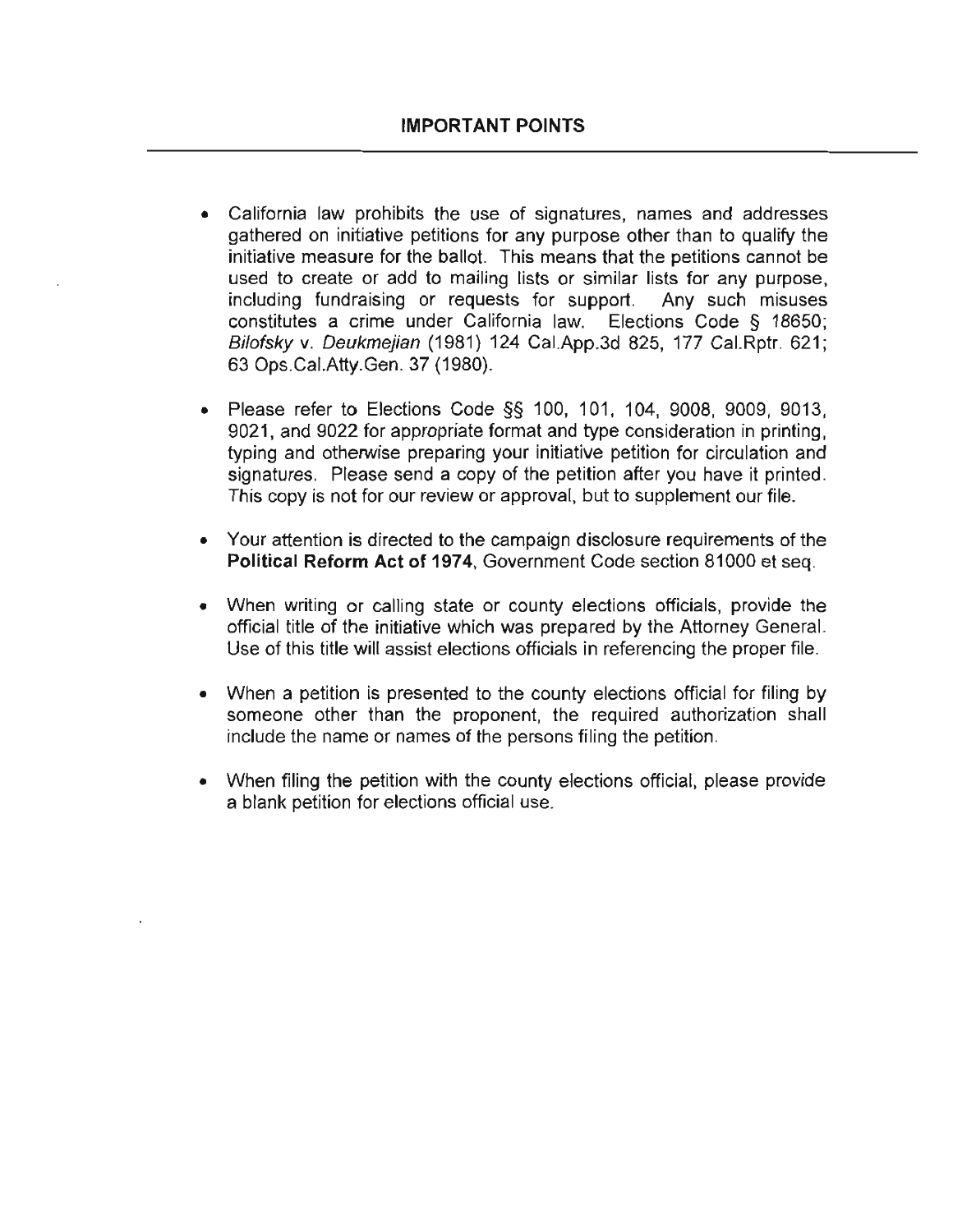#### KAMALA D. HARRIS *State of California Attorney General DEPARTMENT OF JUSTICE*



1300 I STREET, SUITE 125 P.O. BOX 944255 SACRAMENTO, CA 94244·2550

Public:  $(916)$  445-9555 Telephone: (916) 445-4752 E-Mail: Ashley.Johansson@doj.ca.gov

FILED<br>In the office of the Secretary of State<br>of the State of California

Debra Bowen, Secretary of State Deputy Secretary of State

January 4,2012

The Honorable Debra Bowen Secretary of State Secretary of State . JAN 0.4 2012  $\frac{V}{W}$ <br>Office of the Secretary of State . JAN 0.4 2012  $\frac{V}{W}$ 1500 11th Street, 5th Floor Sacramento, CA 95814

Attention: Ms. Katherine Montgomery

Dear Secretary Bowen:

-Elections Analyst

Pursuant to Elections Code section 9004, you are hereby notified that on this day we sent our title and summary for the following proposed initiative to the proponent:

11-0072, "Insurance Rate Public Justification and Accountability Act"

A copy of that title and summary and text of the proposed initiative is enclosed. Please contact me if you have questions.

. Sincerely,

(ASULA)

ASHLEY JOHANSSON Initiative Coordinator ,

For KAMALA D. HARRIS Attorney Genera!

cc: Jamie Court, Proponent ·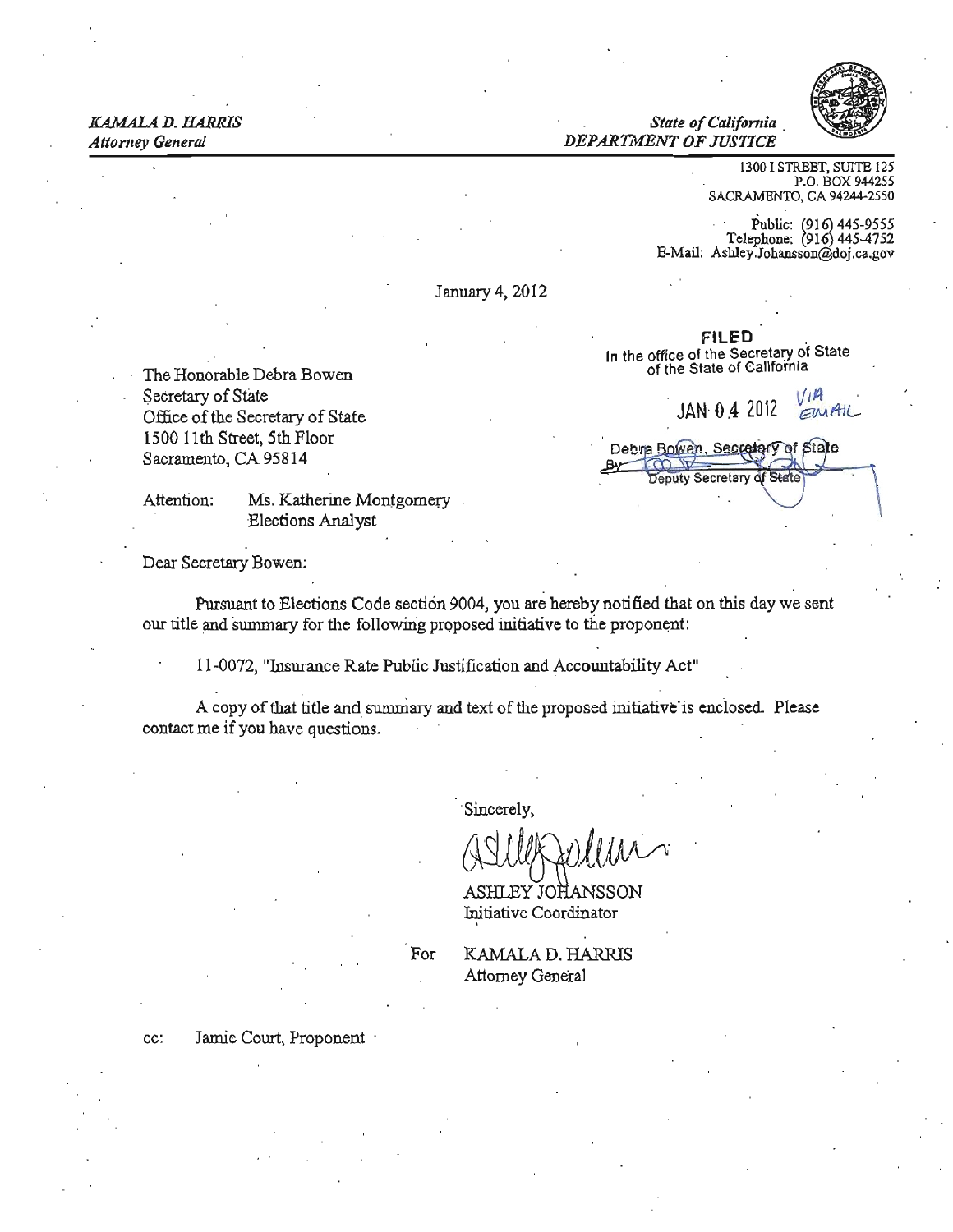The Attorney General of California has prepared the following title and summary of the chief purpose and points of the proposed measure:

### APPROVAL OF HEALTHCARE INSURANCE RATE CHANGES. INITlATlVE

STATUTE. Requires health insurance rate changes to be approved by Insurance Commissioner before taking effect. Requires sworn statement by health insurer as to accuracy of information submitted to Insurance Commissioner to justify rate changes. Provides for public notice, disclosure and hearing on health insurance rate changes, and subsequent judicial review. Exempts employer large group health plans, unless requested or rate increase exceeds 10 percent. Prohibits health, auto and homeowners insurers from determining policy eligibility or rates based on lack of prior coverage or credit history. Summary of estimate by Legislative Analyst and Director of Finance of fiscal impact on state and local government: Increased state administrative costs in the low tens of millions of dollars annually to regulate health insurance rates, funded with revenues collected from filing fees paid by health insurance companies. (11-0072)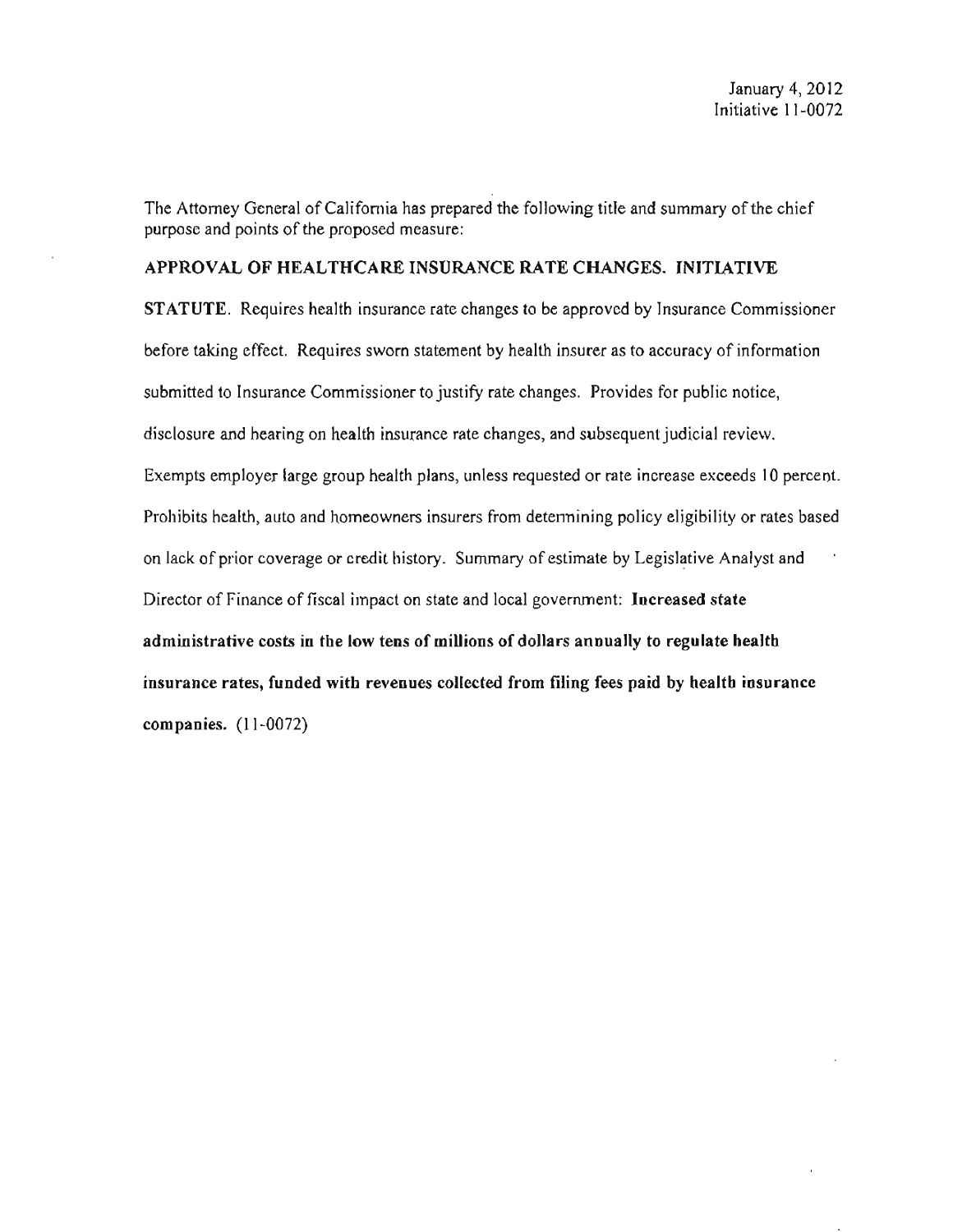REVEIVEO  $NOV$  1 0  $2G/1$ 

INITIATIVE COORD (NATOR ATTORNEY GENERAL'S OFFICE

November 9, 2011

#### VIA MESSENGER

**Office of the Attorney General 1300 "I" Street**  Sacramento, CA 95814

**Attention: Dawn McFarland** 

**Re: "Insurance Rate Public Justification and Accountability Act" Version 2** 

Dear Ms. McFarland:

I am a proponent of the "Insurance Rate Public Justification And Accountability Act" Version 2 which has been submitted to your office for preparation of a title and summary. I<br>am registered to vote at

Sincerely

**Jamie Court** 

**(00 156405)**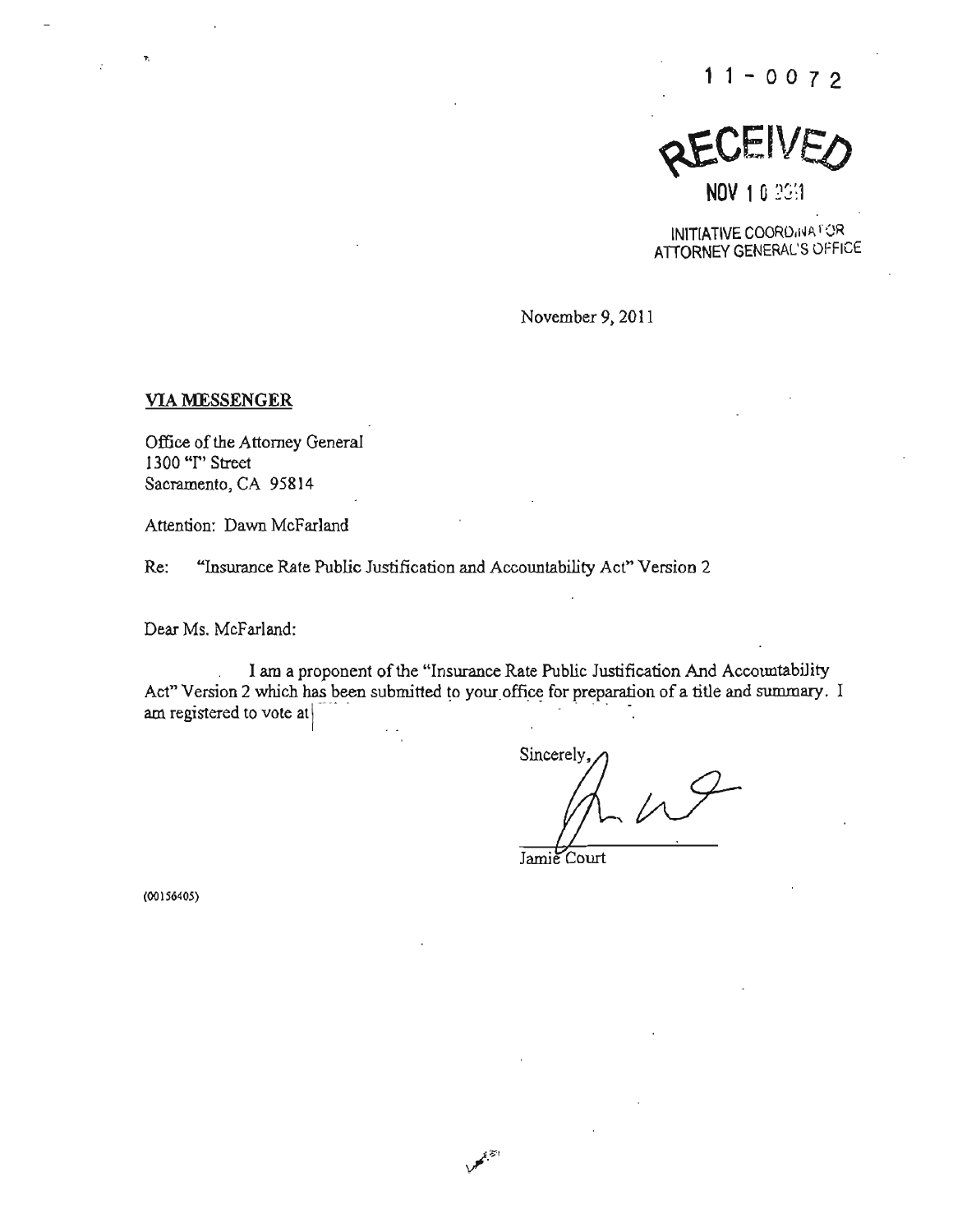Insurance Rate Public Justification and Accountability Act

# Section 1. Findings and Purpose.

Health insurance, home insurance and auto insurance are mandatory for Californians due to economic necessity or the force of law. In such cases, government has an obligation to guarantee that the insurance is affordable, available, competitive and fair.

The purpose of this measure is to ensure fair and transparent rates for health, home and auto insurance by: (1) requiring health insurance companies to publicly disclose and justify their rates, under penalty of perjury, before the rates can take effect; (2) prohibiting unfair pricing for health, auto and home insurance based on prior coverage and credit history; and (3) requiring health insurance companies to pay a fee to cover the costs of administering these new laws so that this initiative will cost taxpayers nothing.

# Section 2. Public Scrutiny and Review of Insurance Rates.

Section 1861.17 is added to Article 10 of Chapter 9 of Part 2 of Division 1 of the Insurance Code to read:

Sec. 1861.17. (a) Sections 1861.03(a) and (b) and 1861.04 through 1861.14 shall apply to health insurance, notwithstanding Sections 1851(e) and 10181-10181.13, Sections 1385.01-1385.13 of the Health and Safety Code, or any other provision of law. Health insurance rates proposed after November 6, 2012 shall be approved by the commissioner prior to their use, and health insurance rates in effect on November 6, 2012 are subject to refund under this section. Applications for health insurance rates shall be accompanied by a statement, sworn under penalty of perjury by the chief executive ofthe company, declaring that the contents are accurate and comply in all respects with California law.

(b) There shall be a transitional period during which the commissioner may permit, on a conditional basis and subject to refund as required by subdivision (c), rates for new health insurance that have not been approved pursuant to section 1861.05, provided (i) that the rates have an implementation date on or before January I, 2014 and (ii) that the new health insurance has not previously been marketed in California and contains provisions mandated by federal law, or state law in effect as ofJanuary 1,2012.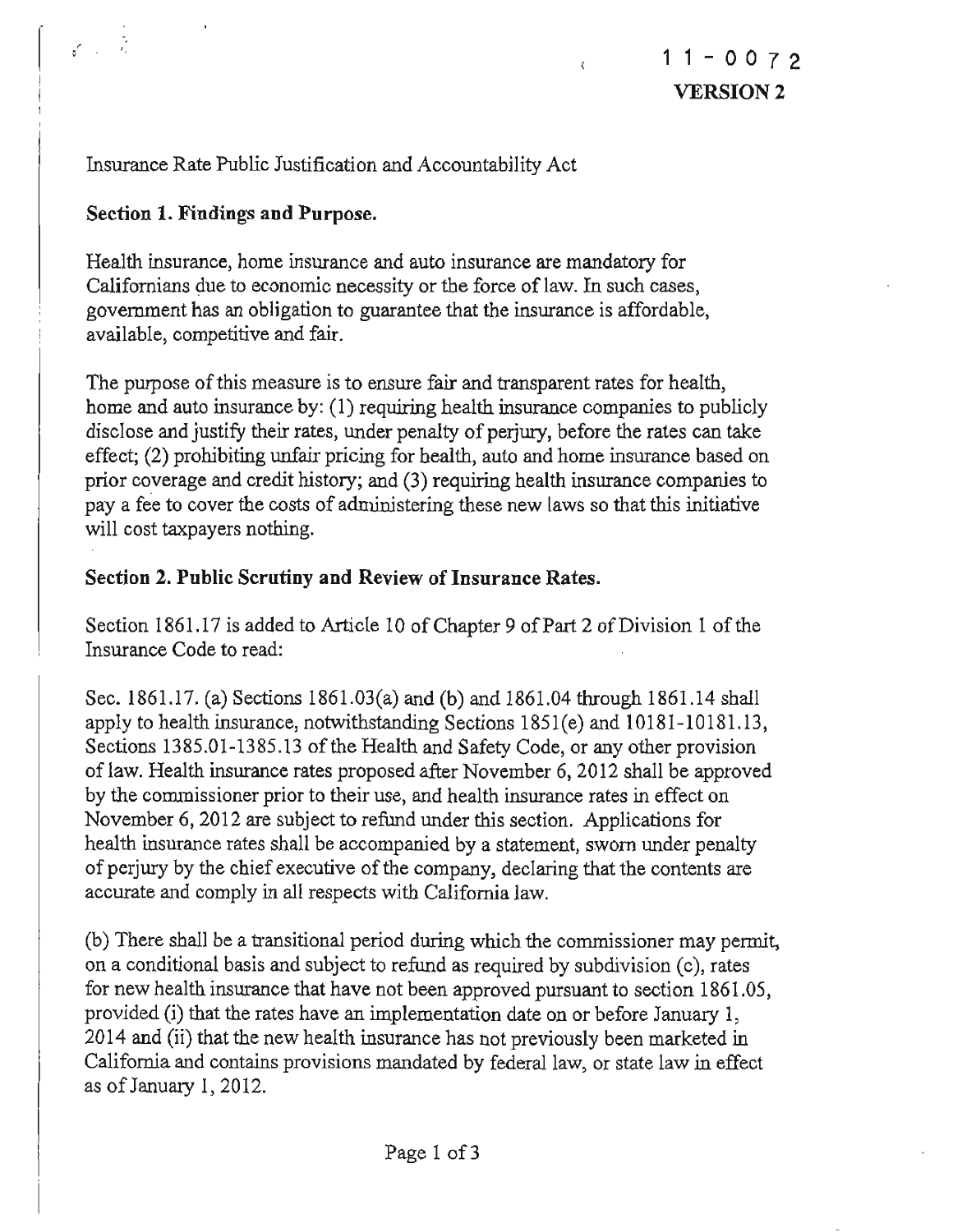(c) In a proceeding pursuant to the authority of Section 1861.10(a), including a proceeding under Sections 1861.03 or 1861.05, where it is determined that a company charged health insurance rates that are excessive or otherwise in violation of this article, the company shall be required to pay refunds with interest, notwithstanding any other provision of law and in addition to any other penalty permitted by law.

(d) With respect to health, automobile and homeowners insurance, the absence of **prior insurance coverage, or a person's credit history, shall not be a criterion for**  determining eligibility for a policy or contract, or generally for rates, premiums or insurability.

(e) Notwithstanding any other provision of law, the commissioner is granted the powers necessary to carry out the provisions of this section, including any and all authority for health care service plan rate review granted to the Department of Managed Health Care by Section 1385.Ql et seq. of the Health and Safety Code.

(I) Health insurance companies shall pay the filing fees required by Section 12979, which, notwithstanding Section 13340 of the Government Code, are continuously appropriated to cover any operational or administrative costs arising from this section. The commissioner shall annually report to the public all such expenditures and the impact of this section.

 $(g)$  For purposes of this section:

¥

(I) "Health insurance" means a policy or contract issued or delivered in Califomia (i) as defined in Section 106(b); (ii) a health care service plan, as defined by Section 1345(f) of the Health and Safety Code; or (iii) hospital indemnity, accident only, and specified disease insurance that pays benefits on a fixed benefit, cash payment only basis.

(2) "Rate" means the charges assessed fot health insurance or anything that affects the charges associated with health insurance, including but not limited to benefits, **premiums, base rates, underwriting relativities, discounts, co-payments,**  coinsurance, deductibles, premium fmancing, installment fees and any other out of pocket costs of the policyholder.

(3) A large group health insurance contract or policy as defined by Section  $10181(a)$  or Section  $1385.01(a)$  of the Health and Safety Code shall not be subject to this section unless (i) the employer or a collective bargaining representative files a petition to have the contract or policy subjected to this section; (ii) the rate